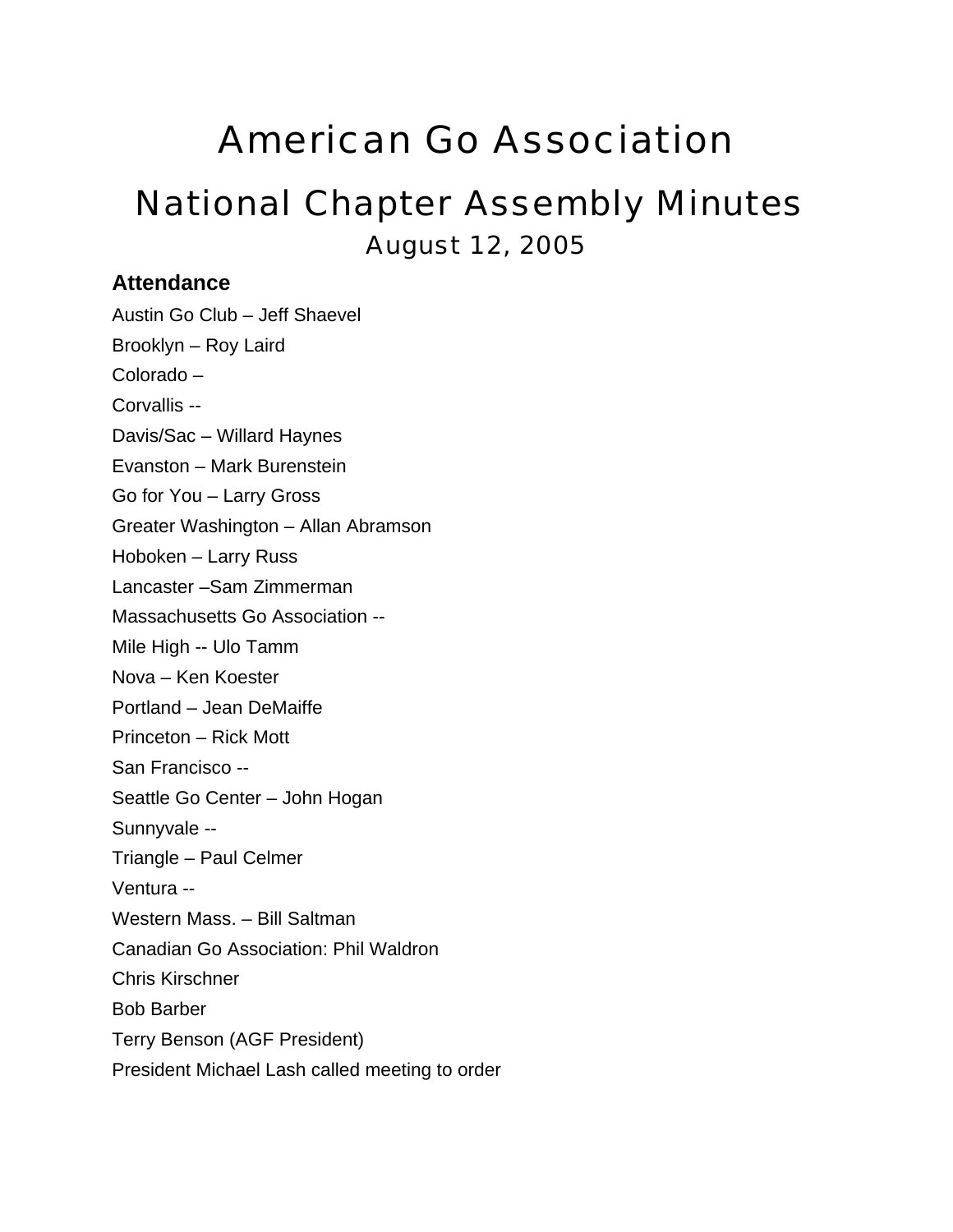## **Approval of Minutes**

Willard Haynes: I was here last year for Sacramento/Davis

Motion to accept minutes: Willard, Jean DeMaiffe seconds

Passes unanimously

## **Board of Directors Report**

Allan Abramson: chairman of the board: Last year was one of transition. This year is the year of promise, seeing many new faces and ideas. We have an ambitious agenda, all of which promises a tremendous flowering of the AGA over the next ten years. We will have a growing community of certified processionals, we'll all be more into the schools, a new generation of leadership, further working with our global association to enhance the viability of mind sports around the world.

I have list of many worthy ideas. Foreign associates say that our association with them has only grown stronger and they want more: for example we might see the creation of *insei* centers to develop master players in the US. Another would be the creation of national leagues (junior, senior, etc.) - we will soon begin to see such things.

An example: An agreement has been tentatively reached with Mrs. Taki and Suzuki to jointly promote pair-go across the country. Pair go is ready to go this year.

Jean DeMaiffe: why are you going to have male pairs?

A.A.: I'm holding the door open to that because there are areas where it would be really difficult to hold tournaments. Mrs. Taki is willing to accept that, if needed to get going.

J. D.: What is the concept if not to draw women in?

A.A.: That is the concept; we are just anticipating that some clubs would have a hard time organizing tournaments unless we relax a bit.

This is an example of something new.

The board has created a \$24k marketing fund seeking proposals from chapters for any kind of activity designed to generate growth. This is a truly open-ended program, seeking initiative, and people willing to try new things.

Rick Mott: That was in the budget for this past year. How much actually got spent?

A.A.: The marketing fund was the cobbling together of several categories. I'm not sure any of the new monies were used.

Roy Laird: How would people apply for the grant. Is there a form or RFP?

A.A.: Submit a proposal to Mike Lash. There is a subcommittee of the board. Easy process. No fixed form.

Mike and I have been holding a job fair this year with only modest success. Part of it was location. But it is symptomatic of too many vacancies inkey positions in the AGA. I want to communicate a message of concern for the future if we can't find people for service within the AGA. If we don't get more volunteers, much of the promise, much of the good ideas aren't going to happen. The challenge to you: is to talk to your members, and ask them to step up and volunteer.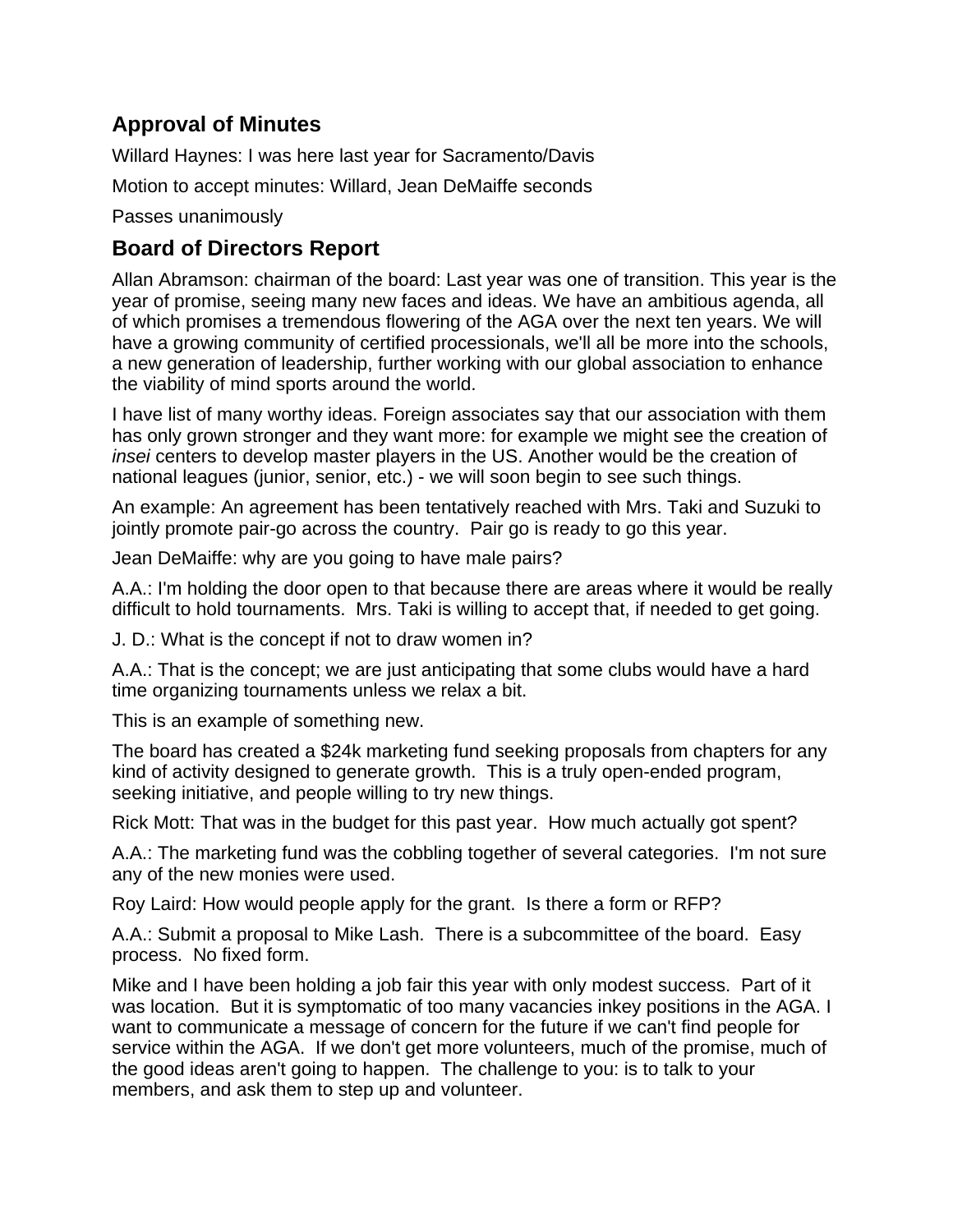Turning this year of promise into a year of accomplishment is our biggest challenge.

## **Treasurer's Report**

M.L.: The prior treasurer had served long enough and asked us to find a new one. Ben produced the 2005 F.Y. Reports. And a 3-month report.

Ulo Tamm : Good evening. As incoming treasurer, I would like to thank Ben Bernstein for his years of service. Our financial situation is quite satisfactory. I'm sure our directors are telling Mike to create some new programs. The annual report only shows one part: the statement of activities. I have quite a few more sheets that show the balance sheet for FY05 and the 'short' year, from March 1 to May  $31<sup>st</sup>$ . I'm also showing a two-month balance sheet.

It is interesting to note: that if we look at all our assets: At the end 2005 \$282k, at the end of the cap year \$260k, at the end of the two months: \$227k. We have reduced a bit, but we have obligations and perhaps that we are more efficient ways of using our funds.

AGA does have a Paypal account, which you can use to pay your dues. Many people use BillPay to pay their bills, and you can use that too.

Cynthia: I was just looking at page 6: What is the cause of possible reduction in incomes?

M.L.: For about 10 years we've received \$80k a year from The Ing Wei-ch'I Educational Foundation in Taipei, which we have used to fund tournaments and other activities. In F.Y.2005 we only received \$40k from Ing, and it was received only days before the end of the year. This year we haven't received any funds. We have inquired, but haven't received an answer. We haven't been told 'no'. Europe has also experienced a reduction in Ing funding recently, so perhaps the Foundation is having difficulties. But at this point in time, one of the reasons our balance has reduced is that we tapped our reserves to fund the tournaments and events that the Ing monies would have funded.

A.A.: Almost every month someone says that the Ing funds are gone or disappearing. That is not true. There have been a number of inquiries over the recent years and each time they have said that there hasn't been a change in position on funding the AGA, but there are some cash flow problems. The fact that we haven't received it, doesn't mean it isn't coming. We need to act with tact and forbearance, and discreet inquiry.

We will publish supplements to this annual report to show the balance sheet.

Terry Benson: The FY06 budget: is this the actual budget? Is it accurate

U.T.: I would not say that. I think these need to be looked at again.

M.L.: One of the issues to be addressed is that to support the board's marketing fund, will require dipping a little bit into the reserves. This was a conscious decision. There may need to be some adjustments in the operating side and income side.

T.B.: Will that be shown in the new documents?

U.T.: Not exactly. The figures will have to be looked at again, and we'll need to talk about it. There are some items on here that I'm not used to seeing.

T.B.: For example, the equipment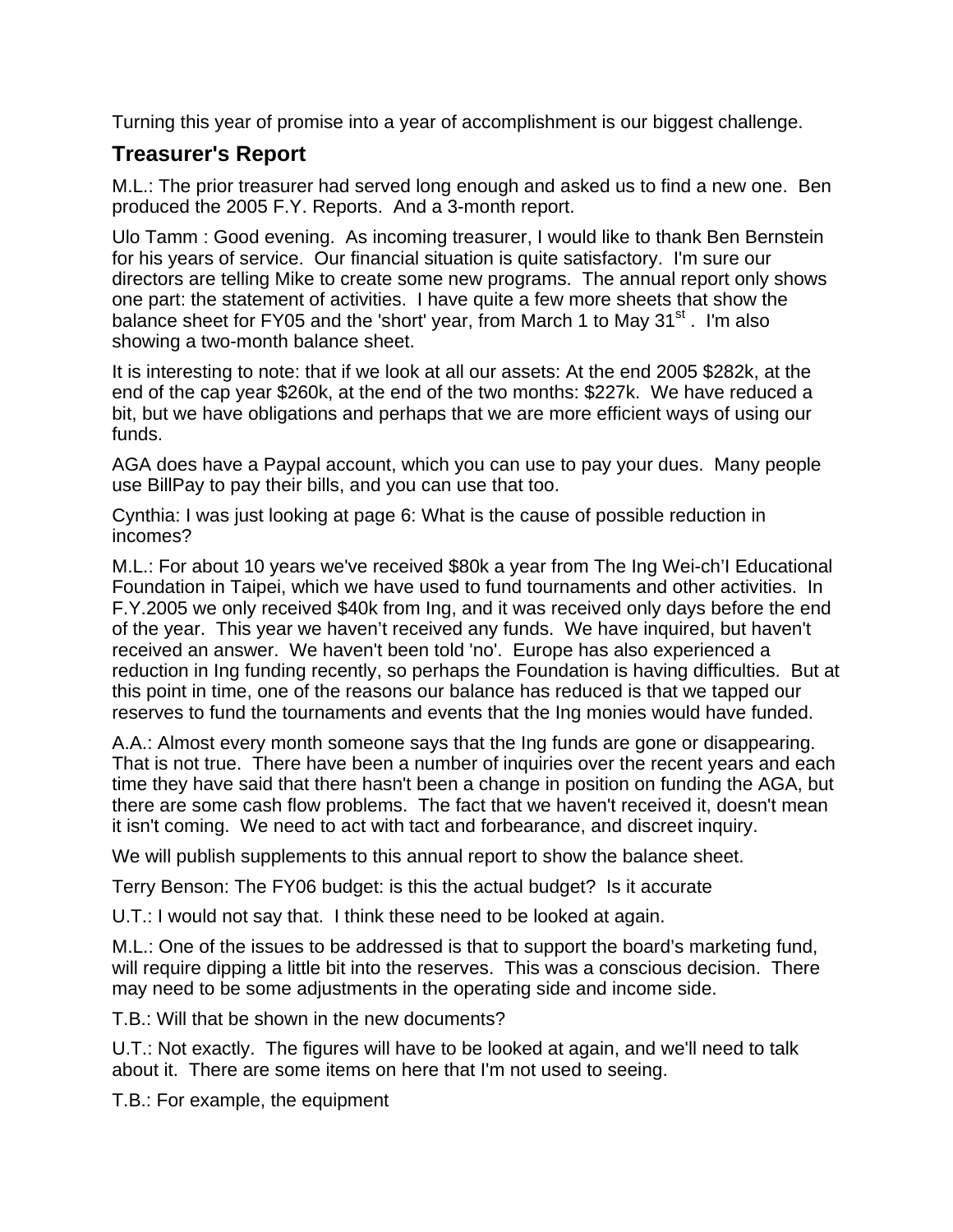U.T.: Those items were traditionally covered by Ing funds.

Paul Celmer: On page 7 "AGA Share of Congresses" is blank for 2005.

M.L.: In 2005 we hadn't completed our negotiations – so we didn't include it. In 2006, this is an estimate of our income from this congress.

## **President's Report**

I want to highlight some important events:

We've settled on and published a vendor policy.

We've adopted and published principles on selecting participants in international events. This has been received well, and is the basis for almost every kind of competition or selection we'll use.

We've started to take steps establishing permanent rules and schedules for tournaments.

An accomplishment was the approval of the changes to the bylaws. This was a milestone as it modernized the bylaws and made them clearer.

Other milestones: I don't take credit, they just happened on my watch: Paid membership has exceed 2000 and appears to be on it's way to 3000. We had two go camps this year for the first time. We had more people playing in tournaments than ever.

What we want to look forward to in the next year: Here are some highlights.

 My main priority is to deliver better support to our chapters and our members. The chapters really are the flag bearers all across the country. I want to continue to focus on them and I want to hear from all of you. The marketing program is just the first immediate opportunity for each and every one of you to help draw in new members. It isn't to support tournaments, it is for new ideas and increasing membership.

I've started the process of creating a tournament director training course. The goal being to formally train tournament directors so that people who come to an AGA tournament can count on a standard of quality all across the country.

An ongoing issue is our web site. We've heard a lot of good ideas, and we'll need to continue to make it a valuable resource. It is functional and it is going to get better. The E-Journal is going to expand. And we'll be investing in the web site.

I met with the representative of IGS-Panda Net in Japan. We had a long chat and he made a brief proposal to me but it was in effect "What do you want me to do for you?" KGS was also here this week and would like to engage the AGA in providing more internet services. Perhaps our own rooms, dedicated servers, hosting of tournaments. We've talked about this for years, but it is now within our reach.

I'm going to halt right there, and turn to a theme that Alan referred to: I took the liberty to bring in the sign-up sheets. Before the evening is over, I simply ask that each of you go over and look and see if there is anything that interests you, or your members. If anybody talks to you in your club, tell them to contact me directly, e-mail or phone and we'll get them set up. I ask myself how do we get members to commit to the time. I'm opening to ideas: what would encourage people to step up? I published twice in the e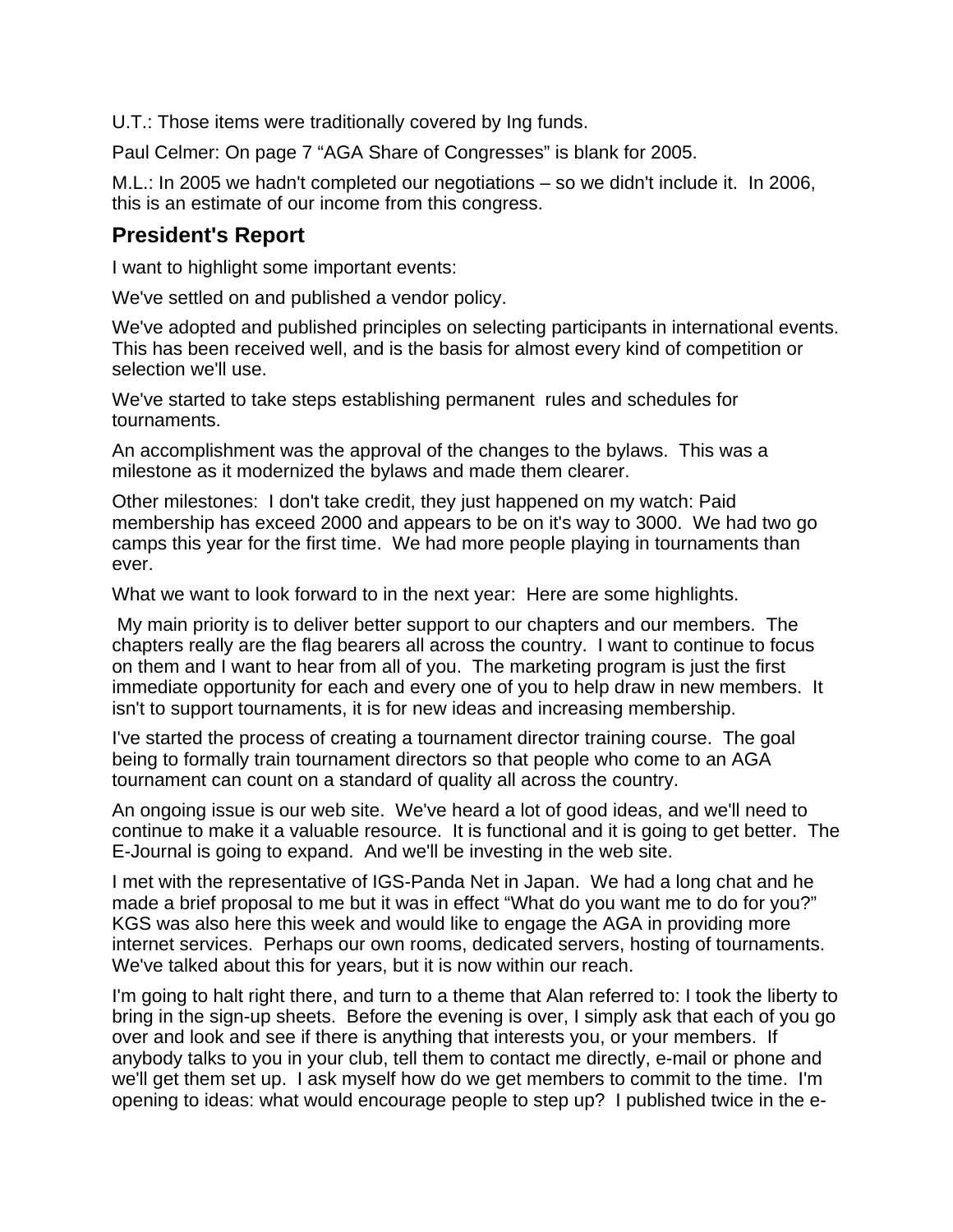journal offering a free-membership to the first 25 volunteers – but I only got two volunteers.

There is also the question about raising money for AGA administrative tasks. There are tasks that need doing – maintaining the web site, maintaining the database, cashing the checks, processing the credit cards, sending renewal notices. Perhaps paying to complete mundane tasks will make it more attractive to volunteers who concentrate on the "fun" aspects of the4 job.

On the Agenda, there is an item for Corporate Reorganization – I want to streamline the AGA. There are 19 positions on that sheet. My desire to streamline is to get more out of fewer people. After the congress I'll resurrect the document and send it around.

There is more in the printed reports

Rick Mott: A comment on the bylaw changes – we dropped the membership requirement from 5 down to 2 – which I think is really significant in giving voice to new clubs.

M.L: That will increase the number of chapters that are eligible to vote and that is a good thing.

## Special Reports

### *Results of 2004 Go Congress – Terry Benson*

This turned out to be a deeper and more difficult problem that I realized when I began. In January I got some materials. I spent a lot of time in March. I sent a list of questions about \$35k worth of items. Through mid-July there was lots of back and forth with the facility about them trying to get the records. Everyone involved acknowledged the poor shape of the records. Ultimately we had a conference call with someone from the facility. It was very cordial and professional and went through everything line by line. The answer we finally came to, about everything I knew about was very good and was about \$22k better than we thought about we were. There are still some questions about some items, and I'll defer a final number to Ulo. When you put things in a side budget, you look at them in a different way. There was difficulty in squaring it with the facility ultimately, they were gracious. Being a go player, I didn't go for every last point, just to be fair. I think we arrived as what was probably a pretty good guess about where things should stand. I wouldn't want to bet my life on this... Some of the money that came to us was because they were unable to justify some of the expenses. In any case, they said fine and took it off. And they were satisfied that they came out all right.

I felt it was our obligation to resolve this the best we could because, after all, we had had a wonderful congress.

M.L.: We consider this chapter closed, it was a successful congress.

A.A.: It is my understanding that the facility seized \$710 from the Empty Sky Go Club. The board voted to return that money to the club.

T.B.: I didn't know what those funds were till later, and I think it is great that we can return that money to the club.

C.K.: I want to point out that it's not unusual to get a bill much larger than expected. This isn't unusual. The unusual thing was the amount of time it took to get it resolved.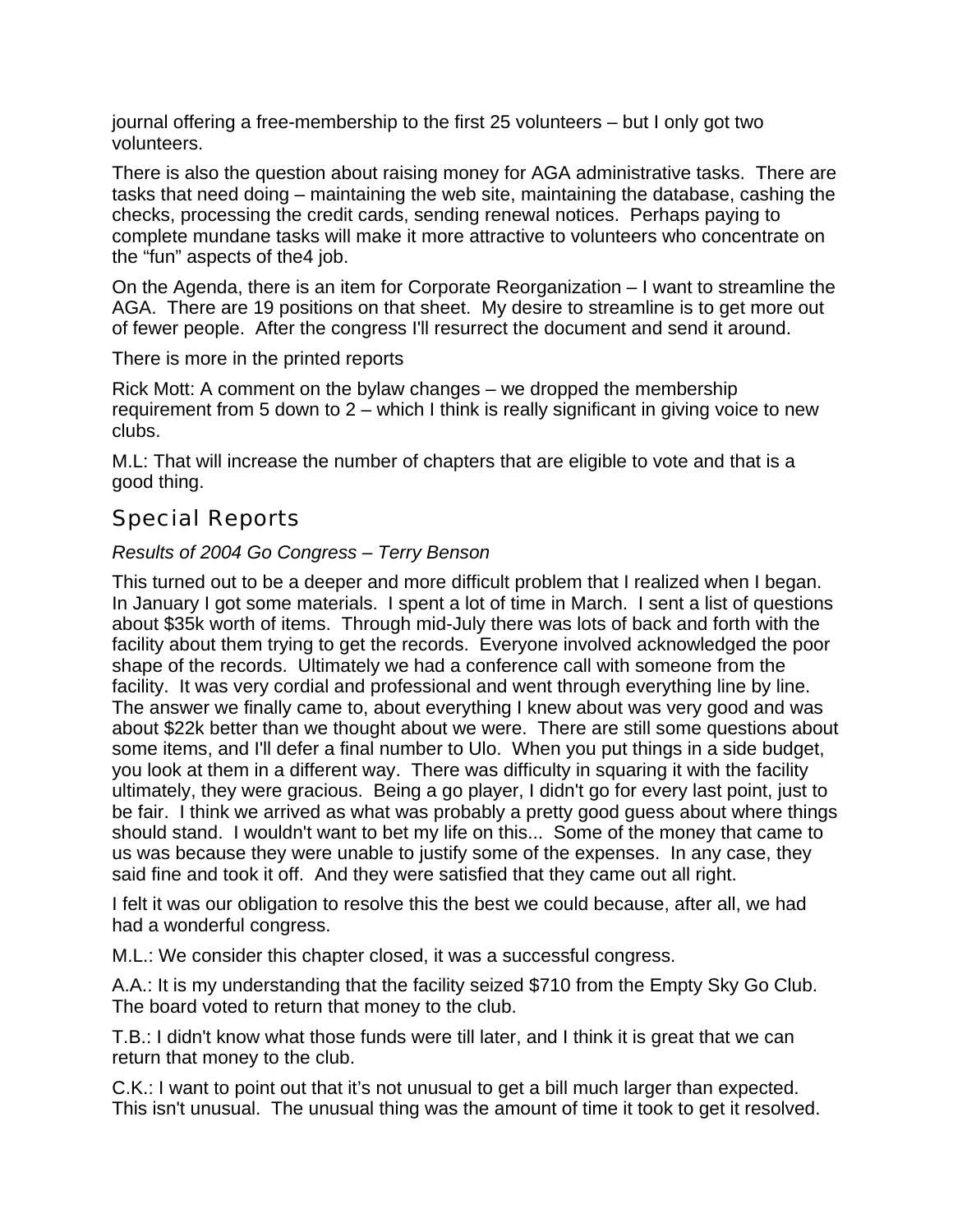And that made it seem like a much bigger thing that it actually was.

#### *Publications and Communications – Chris Garlock*

Our detailed report is in the annual report. The really big news is that for the first time this year, we are broadcasting on the order of two dozen games live on the Internet this week from the US Congress, from the US Open, The Ing Cup and the Masters. As you know you can also watch them live on closed circuit TV, and they have been attracting quite a crowd. Jeff Boscole is doing a great making all this possible. (Applause.) It is tremendously exciting. People are e-mailing and saying it is great, like being virtually here. Chuck Robbins, a year ago, said that this can be done by the next congress. But it has been great to have the photos on the front page of the web site as the games are being played and send people to IGS and KGS to see the game. Thanks to Roy Laird for keeping the web site going. Bill Cobb does a lot of the behind the scenes work for the e-journal. Plus they we have two new reporters who are doing a terrific job. (applause).

#### *Tournaments – Mike Lash*

We've been working on a national calendar of events. There are three main events, the Masters, the Ing and the Fujitsu. There is talk about moving the Masters out of the congress with the prelims on the Internet and the finals at a club (that could rotate). There is talk of a strong players tournament. Many different ways to set these things up. You'll be hearing over the next six months about adjustments to the schedules and qualifier events. There was some discussion about moving some tournaments entirely to the internet and having rated games on the internet. There are some issues about having important tournaments on the internet. It is difficult to set up and run.

#### *Professional and strong player issues – Allan Abramson*

We've been thinking about setting up a process for certifying amateur ranks. We had a meeting, and only a few folks showed up. We talked about what criteria would we use to establish ranks. The first consensus is that we should use playing performance as the measure. This is a major step. To stimulate discussion I've written up a page of ideas and given is some limited circulation including one pro. If it is a starter, then I intend to circulate it more widely. It seems to me that it is time to put the flesh on the bones.

#### Cindy: Is there a pro association now?

A.A.: Several years ago, the American Professional Go Association (APGA) was formed. It hasn't been particularly active. The one major activity is field requests from international tournaments. That is not without controversy. One of the concerns we had was how would US representatives be selected. The AGA has stated that fair, inclusive and transparent selection methods should be used, but the APGA does not agree. They usually select the same few players, who do not live in the US and who play for foreign countries in other tournaments. From our point of view, this is not acceptable. Most international tournaments are now asking the AGA to select representatives, but not all.

We are interested in establishing professional status, and in play between professionals and amateurs. However, the APGA has maintained that we have no business discussing professionals at all. We feel very strongly that we need to move into this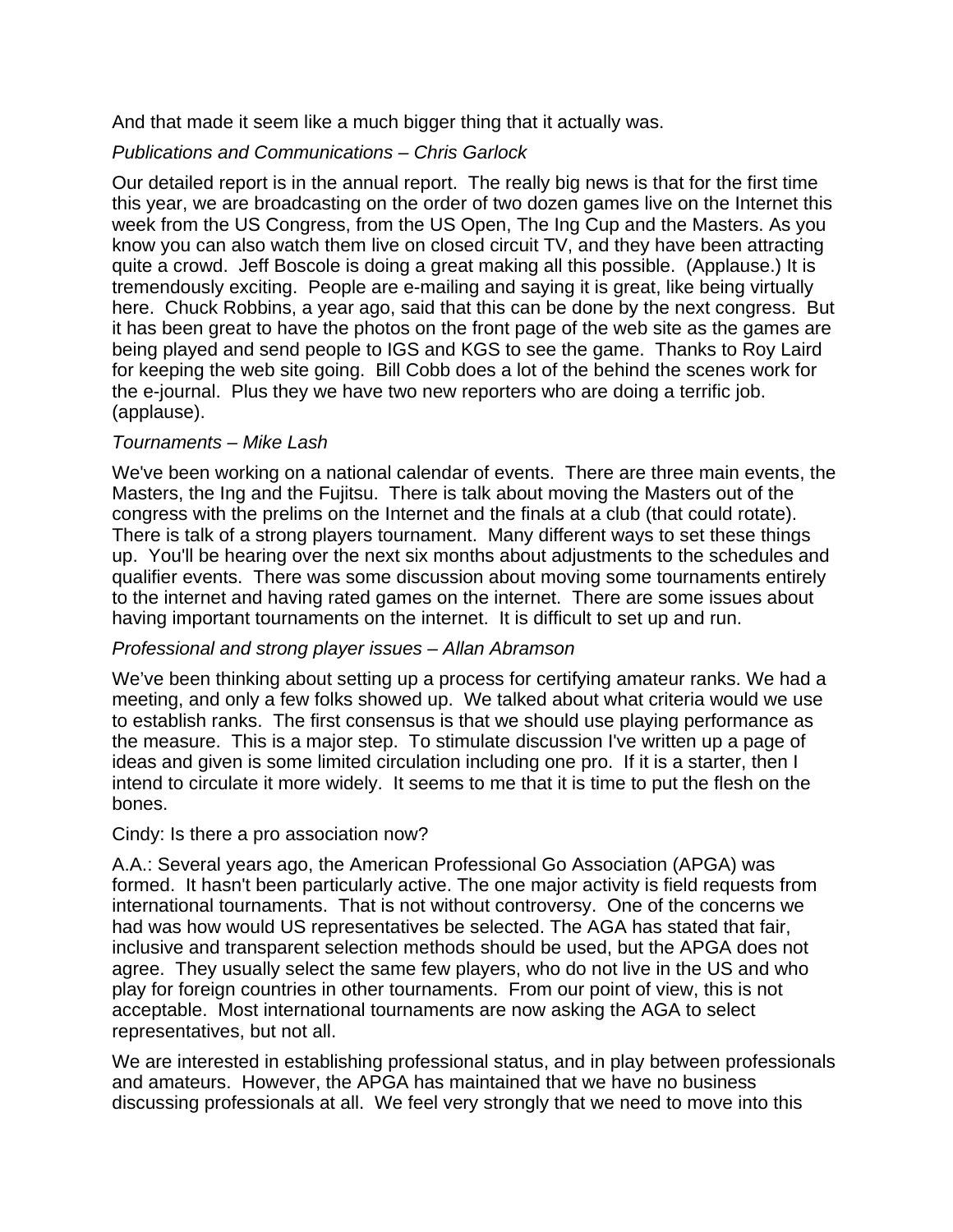area, but as we do so, there will be conflict.

Steve. Stringfellow: Have you considered who would be eligible

A.A.: The working definition is a working citizen or green card holder who is in the states 6 or more months of the years

John Hogan: How would foreign certified pros interact with American certified pros

A.A.: We will only proceed with the input of American pros and foreign associations and they are generally for it. There are a lot of details to work out. We've determined that we'd like to push the discussion this year.

Keith Arnold: Do we seriously think that we can support pros making living in the US?

A.A.: That isn't for us to decided why people choose become pros. It may because they want the title, or to open a go school. Whether or not that will turn into an adequate living is an open question. The pros who live here are working very hard. It is an individual decision. Ultimately we need corporate sponsorship. Then we could pay for the pros to go to every club in the AGA. They would love to do that.

K.A.: I guess it is the lawyer in me that hears the word 'professional' and that says how you make your living. "Be a pro, keep your day job." And I don't see that as the kind of association they have in the east. I wonder if such a situation would be respected in the East.

Trevor Morris: There are two different meanings to the word professional. One meaning is about rank and doesn't relate to making a living.

K.A.: I disagree. The professional ranks are given by associations to stand behind the players and ensure them a living.

Jeff Shaevel: There are many reasons to be a professional. Even if you aren't making a living at it as it serves as an entree to opportunities. Example: actors, sushi chefs.

S. S.: In some professions, such as medicine being a professional is about something above and beyond the money. It's about adhering to a standard of conduct, and enhancing the comfort level of the person seeking services.

## **Corporate Reorganization**

M.L.: I'll be making some new appointments now that the bylaw changes have been approved.

#### **Membership**

M.L: Membership growth campaign has already been talked about. The fall is coming up and the school year is starting, perhaps this is a good opportunity.

Simplification of categories and fees. Document was handed out at the door.

Why are we talking about this? One is to make clear who are members really are. One is to increase income. One is to streamline organization and management. There may be other benefits.

There were reasons for the existing fee structure, but time and technology has caught up to us. Ex. The \$15 premium for foreign members was for the increased postage to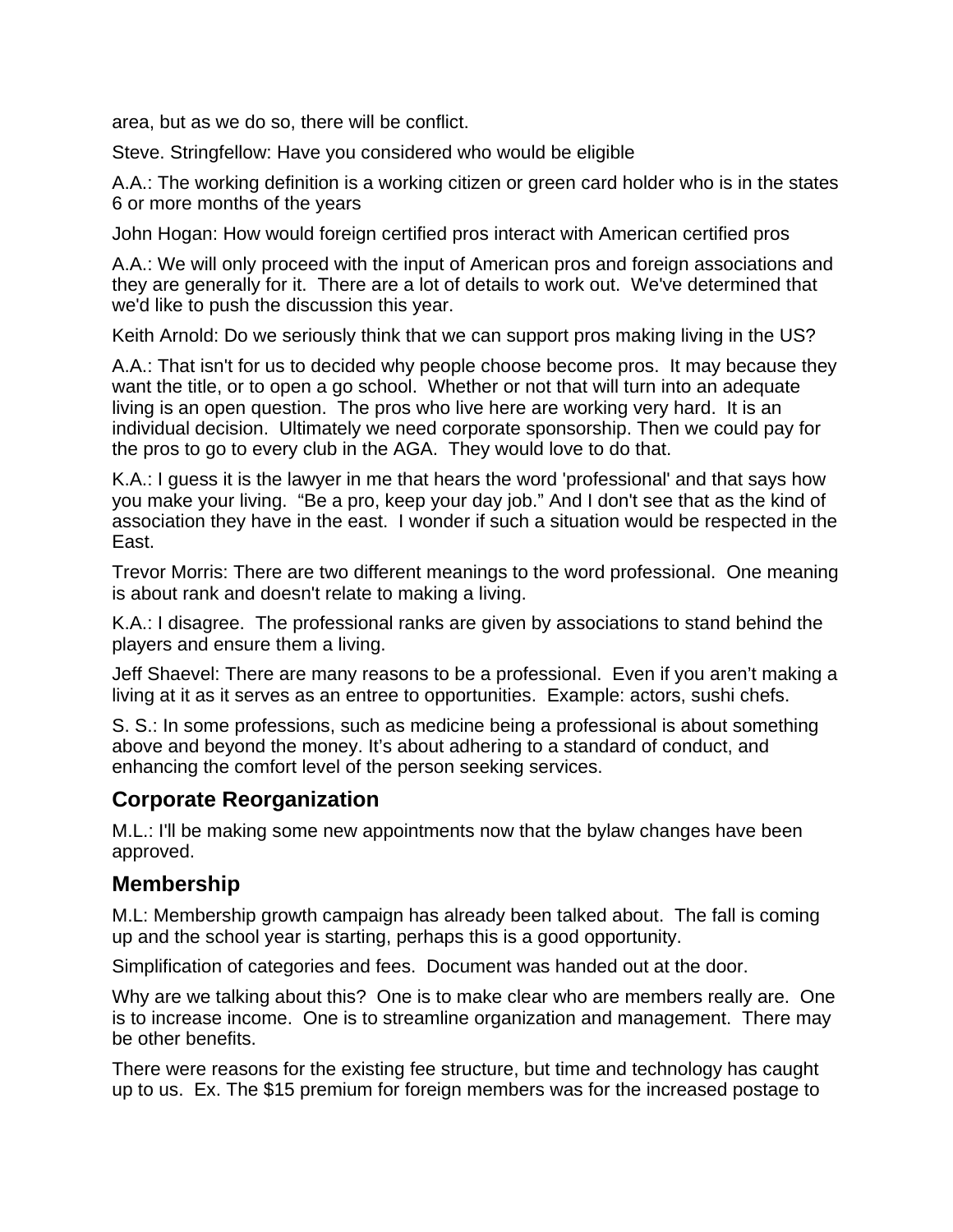send the Journal. But we no longer publish a quarterly journal, so this is no longer a reasonable fee.

On the second page, there is a snapshot of current membership for some comparisons. I'm not going to go through the options as I'd like a more open discussion.

Terry: Questions to the membership secretary. Who is dealing with the difficulty of multiple membership categories? Is this a significant difficulty?

Sam: No. The database does it for me.

Rick Mott: As a T.D.: one plea – make it a multiple of \$5 – I don't want to deal with singles. As someone who deals with selling limited vs. full memberships – I see that it is a big jump from limited to full. I'm not sure that your changes will do what you want. I'd like to change 'youth' membership to 'student' membership – so that we can cover grad students. Remember that the cost of a limited membership is essentially zero to the AGA. You could do something with the e-journal with an intermediate membership fee. Like \$10/student, \$15/limited w/e-journal, which would give people more value.

Trevor: My memory of the reason for limited membership over the years was to encourage AGA rated tournaments – because AGA membership is required at rated tournaments. So if you eliminate this you may find clubs having less reason to be rated

Roy: Isn't there a \$5/non-rated fee where non-members can participate.

Jeff: Do we have any accounting for the non-rated fees?

Sam: In the monthly membership reports.

Paul Jacobs: There are many students who have never heard of the AGA, they are often foreign students, they want to play for as little as possible, so more than \$5 would be an impediment. Leave it at \$5.

Sam: Rick Mott advertises the tournaments as \$20/members and \$25/non-members, so that people come with the understanding that there is a non-member fee.

Paul Jacobs: Our desire is to not to have to pay anything or only the day fee. We want to have people to as little as possible

A.A.: I think we've hit the field of economics – which is all psychology. The issue is perception and point of resistance. Where I end up is where Rick proposed, I have no problem retaining the \$5/day fee. I think it is important to keep youth or student memberships as low as possible. But where I feel more strongly is that one of the benefits of AGA members is having a rating and rated games. That what I believe that a limited membership of \$10/year for adults undervalues the value of the membership. So make membership \$30 or \$20 if you don't want the hard copy, and youth at \$10. I think we are undervaluing the rating system.

Chuck: For the last three or four years I have directed the Cotsen Open – and that buys a lot of the limited memberships. But if you want to raise it that is okay, but it could be done in two steps over some years.

Terry: The other reason for the limited, is foreign, but also – to get every member of every club to be an AGA chapter. I think that \$10 is something they'll do, but \$20 is not. I don't think we've done a significant push. Once people do it, it is easier to push them to the next level.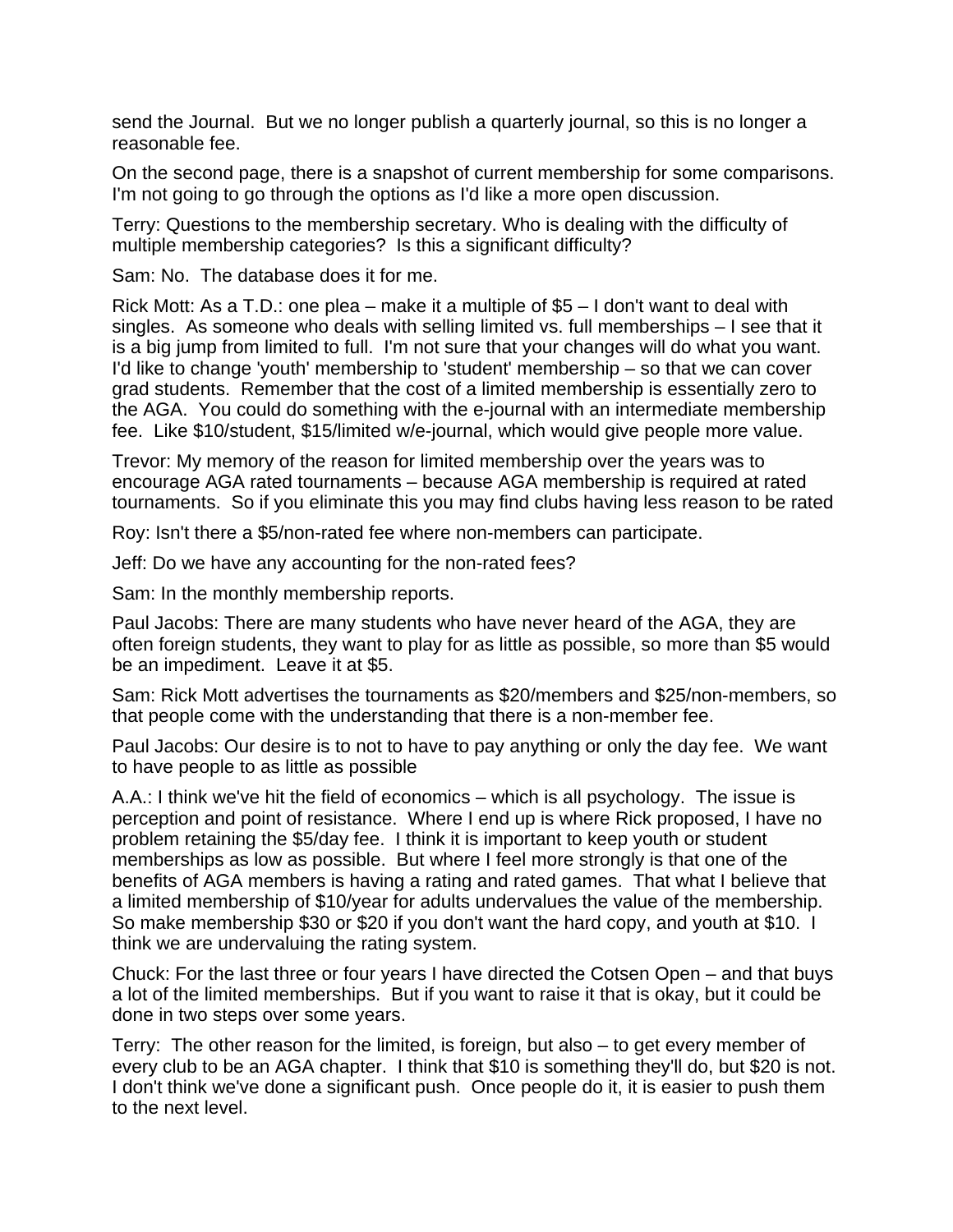A.A.: The dollars at risk are small. The numbers are important. Keep in mind that what we started with is that we should eliminate the separate category for foreign, and the board would entertain a special arrangement with the Cotsen

Willard Haynes: We hold four tournaments a year. Someone who plays in all four has paid \$20. For players, who are playing in tournaments I imagine that aren't just playing in one tournament a year – so by the time they play the \$5 tournament fee, they've already paid \$10 or \$15 a years

Jeff: We might get students at our chapter in Austin because the university is nearby . Changing from youth to student would have a large impact on the number of people would join our club.

Terry: Student has the issue that you'll get folks claiming they are students. Whereas youth is clear.

Cynthia: I think that Alan's suggestion sounds reasonable. It isn't raising it that much. Students aren't hard, you just have them show ID each year. And you really get a lot of people and kids. Encouraging that group to join is good. \$5/limited, \$10/students, \$20/full \$30/full+paper

Steve: I think the evolutionary idea on day fee is good. I agree that the 18 to 22 year old group is important. We dropped the rate for that group at this congress and my sense is that it doubled the number of people that came in that category. You could just go by age and extend the age to 22. It doesn't hurt. There are a lot of go playing graduate students, mostly foreign students

Sam: Last year we had 74 people who paid the \$5/day fee at AGA rated tournaments

Terry: Because enough of the people play at two tournaments and pay the \$10

Bill Saltman: When someone shows enough interest to show up a to a tournament and pay \$5 – we actually already have a foot in the door and we aren't taking advantage of it. We as T.D. Have their name, address, e-mail. This is sales. It is about how many times you ask if they want to buy. How often do we ask?

Chuck: I do at every tournament I do. I push it and sell it and I get most of them. We have to stop being embarrassed about the fees.

Terry: When I did run a go club many years ago – I took fees to the club and I just bought memberships for everyone. We sell the game too cheep.

Bill: Can we offer the \$5/day fee as a credit for upgrading

Sam: I do that if anyone asks.

M.L.: Bill has an important point about selling the value of the organization.

M.L.: Recap. Right now there are four categories. Adult w/hard copy is \$30 and that seems fine. I've heard the proposal to offer a \$20 w/o the hard copy. For foreign membership, I've heard a few voices to reduce the fee to \$30 and not send them hard copy. On the youth membership at \$10. There is some support for raising it to \$15. There is some support for keeping it the way it is. The one with the most diversity of onion is the limited membership – there is some consensus that for adults it is really undervaluing what you get for \$10. There is some support of increasing it.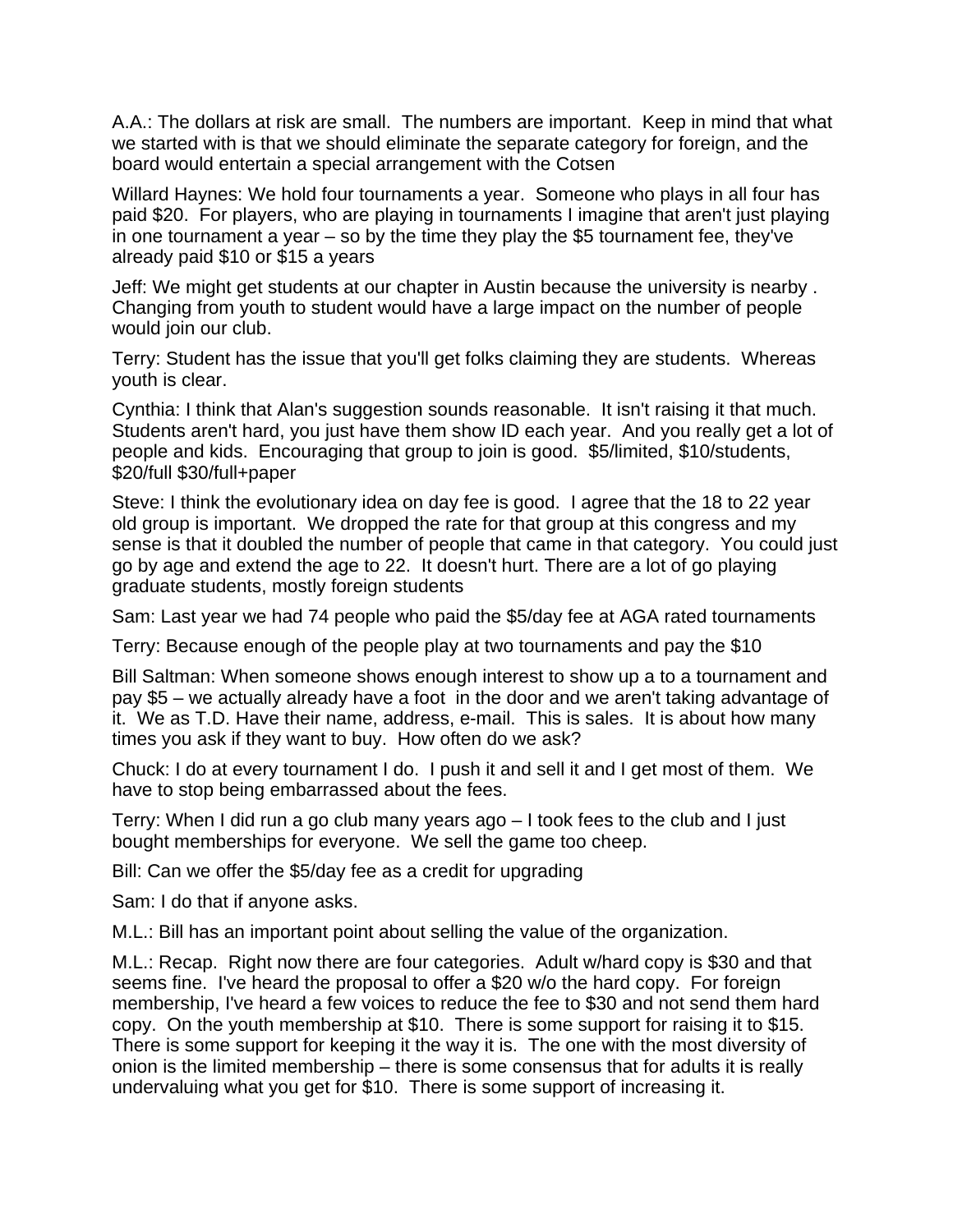Roland Crowl.: Point of clarification: Is this body responsible for setting the fees or just the structure?

Keith Arnold: It is clear that limited members are in the bylaws, so you can't remove it without a bylaw change, which means a complete vote of the membership. But you could change the fees I suppose.

Chuck: In marketing, it is best to change one number and see how data changes. So I would propose that we change only one thing in one area and see how it goes. So perhaps we could change the youth and see how it goes. And wait a year.

M.L.: The proposals suggest that we do so on a temporary basis.

A.A.: If we're going to pick on a group for an increase – the youth that would be the last to pick on. Limited members don't vote. Which is why I'm in favor of keeping full at \$20 and we don't need the limited category. That seems to me to be the simplest way to split things.

Trevor: Fees are often collected in the frenetic morning environment and changing the fee structure each year would cause confusion. And having two different categories causes T.D.s more explanation then they need to get into.

Mike: I want to address the questions about \$20/membership and the Yearbook being optional. I'm looking at option A: \$30/everyone except youth. All the other options lose money. We need money for all the programs we want to do. I don't know why we'd choose those.

Tom: I think that in the nation where every kid is willing to pay \$20 for an online computer game, our fees aren't expensive. I don't see the problem.

Chris K.: I'd like to ask a question: This structure is borne out of coffee house tournaments. And a lot of immigrants trying to get a family going, those are the people we were looking at when we set this policy twenty years ago. I see a whole lot of middle class people here having a different view of money. A large percentage of youth members are paying \$300 for Go lessons. The \$10 isn't that much.

A.A.: We're not risking money on the \$20 version is because of the total cost of the printed Yearbook. We each have our own perceptions on what these changes would do, so we should do it as an experiment.

M.L.: Let us look at this in the context of what we are about to do. We are about to spend \$24k to bring in new members. We want it to succeed. With the arrival of the *Hikaru No Go* DVDs, we may have an explosion of kids wanting to join. It is a complex economic formula.

Chuck: How are we going to measure and know if it is the \$24k or the lowering fees that generated membership?

Jean DeMaiffe: Can we get on to voting, and perhaps do it piece-meal.

Keith: Limited members and their rights are in the articles and bylaws. The only effective way to get rid of limited members is to raise their fee to make them effectively gone.

Roy: On the issue of lowering to make the paper optional: I may be biased, but there are some basic fundamental services that we do as an organization. The members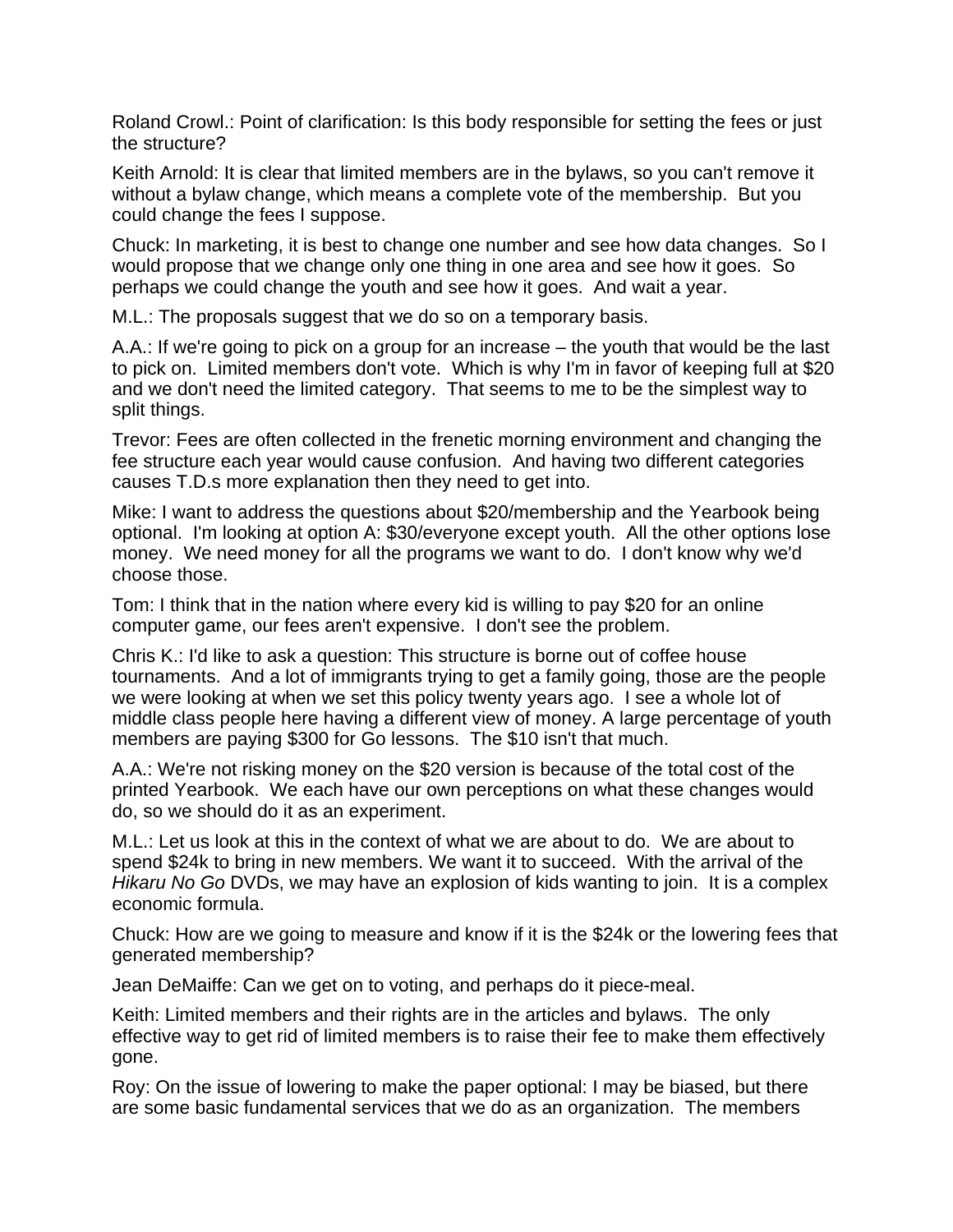aren't asked if they want to opt out of the membership drive, or other services. I view the yearbook as not just a member service, but as a tangible artifact of the AGA, something that makes us look great in a tangible way, not just to members, but to people around the world, potential supporters, potential funding sources. When we consider the cost of the Yearbook, we have to remember that the setup cost is the same, whether you print one copy or 10,000. So the marginal cost of making more Yearbooks in not so great. By not asking people to support it may not make financial sense to keep producing it at all.

Rick Mott; Move to leave the full membership at \$30 and include the Yearbook

Willard : Second

M.L: In favor; most, opposed one, abstentions, four – not close, motion carries

Steve S.: Move to increase the cut off for youth to 22, inclusive

Cindy: Second

M.L: In favor: 20, opposed: 0, abstentions 4

Cindy: Motion to eliminate the foreign category

M.L.: No second

A.A. Move to retain the foreign category, but reduce the fee to the full member price, and eliminate the sending the hard copy

Bob Barber: 2<sup>nd</sup>

A.A.: We'd charge \$8 to \$10 to send the hardcopy.

???: Do foreign members have voting rights?

Sam: I'd like to modify this to have Canadian and Mexican members be the same as U.S.

M.L.: I subscribe to a number of journals that have a foreign rate.

Sam: The history is that it was the same for a long time, but someone pointed out that when we were doing the quarterly journals, it was costing more to send it than we were taking in. No one reviewed this when we went to single yearbook.

Cindy: what is the definition of foreign

Sam: If you're a legal resident of the U.S.: We have overseas members that are US citizens that we charge only \$30

M.L. <restates motion>

Chuck: Seconds Sam's motion amendment

 $\leq$  qeneral  $> 1<sup>st</sup>$  and  $2<sup>nd</sup>$  agreed to amendment

M.L: The motion is to reduce the fee from \$45 to \$30 for foreign members and not include the Yearbook, except to include sending the Yearbook to Canadian and Mexican members.

M.L: This is all straw polls, and we'll vote on a full package at the end.

Sam: Problem that worries me is that I expect that a large number of people that are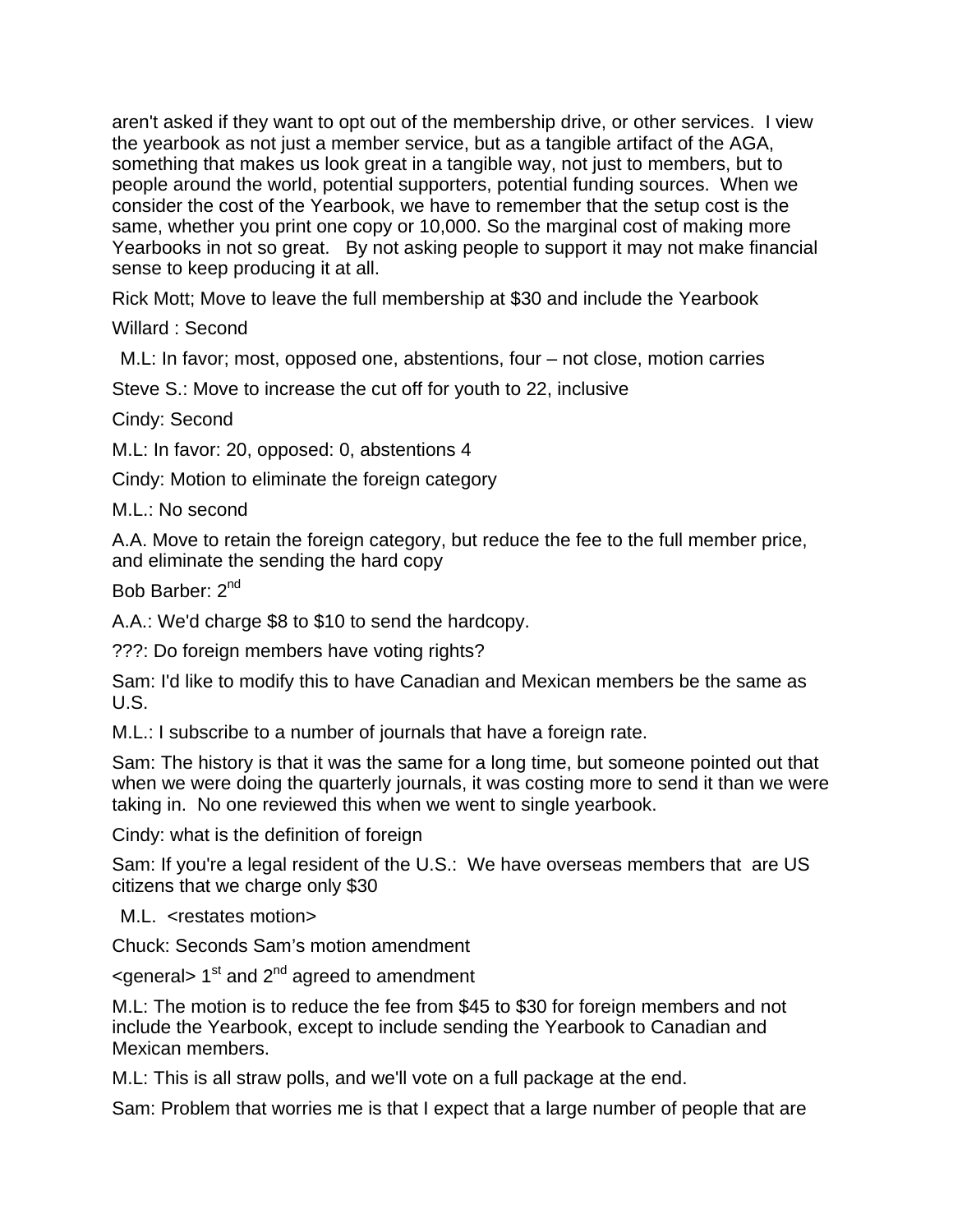foreigners will want the yearbook.

David: As I understand it, the foreign membership was boosted \$15 to cover a service we don't now provide – have we heard concern from the 32 foreign members about the \$15 objection.

Sam: The only objection we got was from Canada.

David: I think we can take care of our brothers and sisters in Canada by just not applying the fee to them.

M.L.: vote: in favor: 10, opposed: 4, abstentions: 10

Cindy: Motion to eliminate the category of foreign membership and just people overseas shipping.

Bob: second

Keith: it is not a category in our bylaws

Sam: Foreign members are not counted for votes

Steve: Amendment: just send them the yearbook and don't charge them extra for shipping – it is great marketing.

Cindy: agree to the amendment.

Keith: My paranoid comment about someone trying to take over the organization: it has already been tried, the Ing foundation tried to take over this organization, and they are still interested in being a partner to the tune of \$100k a year – there are Asian servers that are money making propositions. If we allow foreign members voting rights, it would be a cheap proposition.

Trevor: It would allow our Canadian members voting rights, which would be a good thing.

M.L: Restate: "Eliminate the foreign category".

Vote: in favor: 5, opposed: 14, abstain: 4

M.L: This is not the right forum to discuss voting rights.

Trevor: I don't understand.

Jean DeMaiffe: I move to raise the youth fee to \$15

many: second

Cindy: I think we should keep it at \$10 as we should keep it very accessible to youth

M.L: raising the fee raises about \$1000 dollars

Steve: Why do this

Jean DeMaiffe: I just think \$10 is very cheep I don't know student families who wouldn't pay the \$15/year

Steve: Someone I know teaches 40 inner city youth none of who can afford it

Jean: You just got through saying that they can't afford even the \$10, so it makes no difference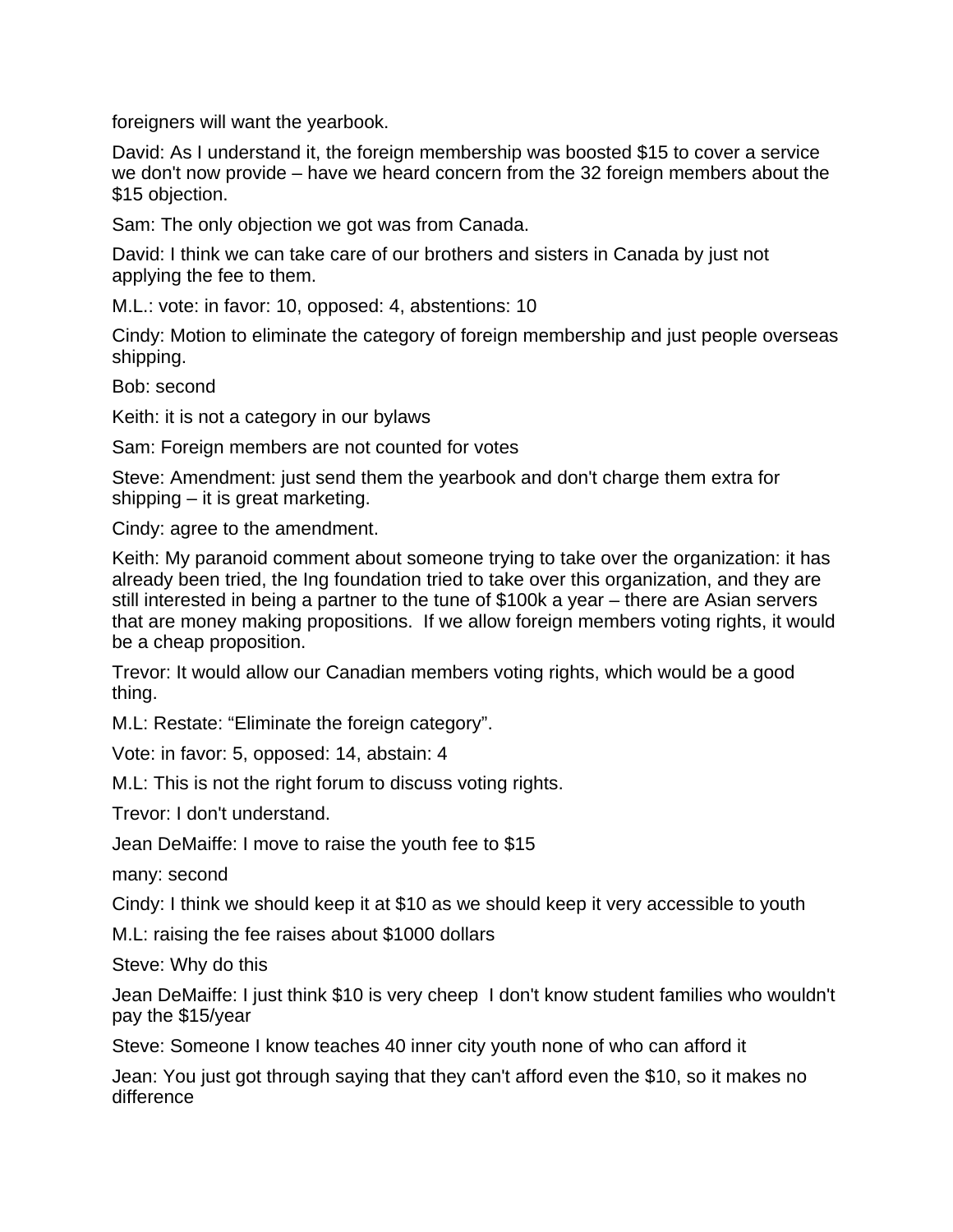Steve: it is economics – you want to look at over a lifetime

Jack: What would be the potential of not charging anything for youths?

Sam: If you give them something that costs nothing, they value it at nothing.

A.A.: \$10 was cheep when it started. The whole idea was to have a token payment. We got a jump in membership. I don't support raising the price at all. I think we want to hook them for life. We're talking about just a few hundred dollars, it just isn't worth talking about.

Steve: If you want to talk about revenue, the congress is the big issue. There are 82 youth and most brought in a parent. So (many calculations elide).... the point is the youth memberships are driving them to the congress

Rick Mott: My opinion is that a youth membership at \$15 is perfectly reasonable, and the problem of kids who can't afford it can best be handled by scholarship

M.L.: in favor: 5, oppose: 13, abstain: 5

Rick: motion to raised the limited to \$15

Chuck : second

M.L.: in favor: 16, oppose: 2, abstentions: 3

Rick: Do the limited members get the e-journal

Many: they get the e-journal with the attachments, not the Yearbook

M.L.: current standing:

full: \$30 w/hardcopy

foreign: \$30 w/o hardcopy (except Canada and Mexico)

youth: age increased up to and including 22, fee unchanged at \$10

limited: raised to \$15

M.L.: We'll vote on this as a package. If it passes, with a clear majority, there won't be a need to do the weighted voting.

Chuck K: Moves to accept the package

Rick Mott: seconds

M.L: For clarity, youths are full voting members, nothing in this package changes voting rights at allow

M.L: Vote: in favor 24, opposed: 0, abstentions: 1

M.L.: Motion Passes

<applause>

#### **International Events**

Thomas Hsiang: statement read by Steve

M.L: We received two invitations: The Korean organization has asked AGA to send a delegation, expenses paid. And the Chinese Go association and the city of Hongzhou,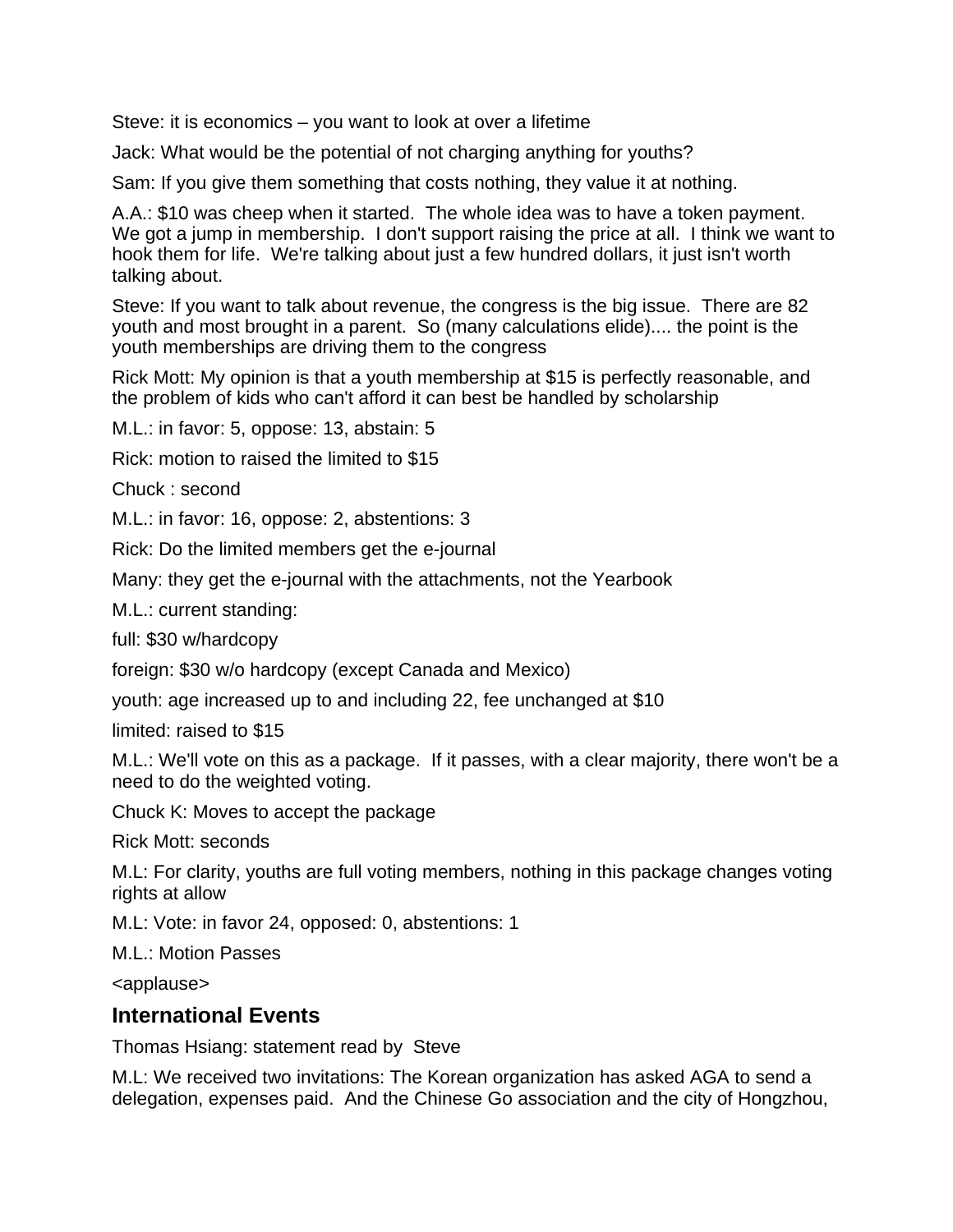to send up to two teams to China, playing for prize money.

We'll also be sending people to the pair-go championships.

Trevor: What is the process of deciding to go.

M.L.: For China, we first needed to say who was willing to go. For Korea, we have more than three, so we'll just use ratings and the new guidelines.

Terry: Chris K. and I have gone to a number international conferences, sponsored by the Ing Foundation, to come up with a single rule set for use in all international tournaments. Presently, Japanese, Chinese, Ing and AGA rules are all recognized by the International Go Federation as acceptable. There was a push in the 80s to do this, but it wasn't successful. In light of the Olympic effort, there is another push, because the IOC requires a worldwide standard rule set. The current committee's suggestion to have several different sets of rules. But this will be difficult due to the different views and they go back very far in history. There will be a  $4<sup>th</sup>$  such meeting in Korea in October. One of the benefits to the AGA is that we've had many conversations with people and we've been building many contacts. The AGA rules are referred to often as one of the likely set of international rules.

Chris: As improbable as it sounds the American and European influence in this is greater than you'd expect. It because the Japanese and Korean are on one side, and the Chinese and Ing are on the other, and they see no way to resolve it, and have explicitly asked us to make a proposition. I can think of nothing that would do more for us that having a corporate sponsored Olympic team. And that is what this is leading to.

## **Approval of Host and Venue for 2006 Congress**

Paul Celmer: Brief overview of proposal: In essence, this process that Peter Armenia and have of co-directors... We've done a lot of listening and trying to find a good place that was comfortable and inexpensive. We also wanted to have a North Carolina feel. The Blue Ridge Assembly in the mountains of the N.C. It is a conference center. They have capacity of 700 people, we are shooting for 450 people. We are proposing the dates be the August  $12<sup>th</sup>$  through the  $20<sup>th</sup>$ . It is a dry facility. There are bars in the town, ½ mile away. And Asheille is 25min away. Main playing area will be in a 8000 sq ft. Gym, it will be air conditioned. I have printed brochures. I hope as chapters you'll help me promote this event.

Jean DeMaiffe: There are different levels of accommodation?

P.C.: There are hotel style accommodations, dorm style with private baths, dorm with shared baths, and about 100 cottages.

Terry: Any camping? The European congress have lots of campers.

P.C.: About a mile nearby – but not at the facility

Sam: Fee structures?

P.C.: Hasn't been worked out yet. We have some scenarios we can discuss with board. But for most people it will be in singles the \$800 range, just like this congress.

P.C.: The facility offered to a fee to handle registration – and we'll look into that.

???: Will we be the only people in the facility?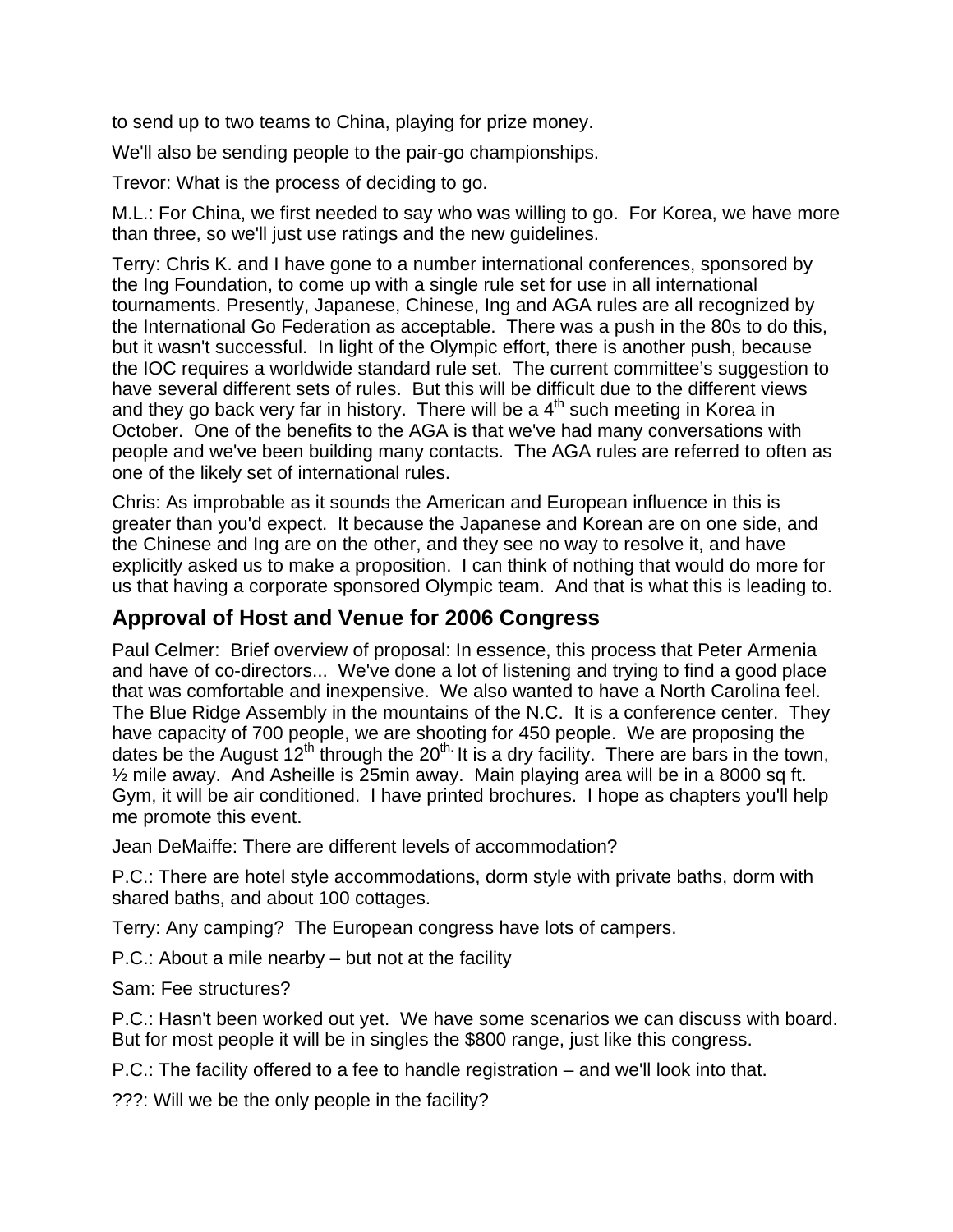P.C.: There will be a group of about 60 there as well, but we'll have more than 30 meeting rooms.

???: Food?

P.C.: The food is cafeteria style, comparable to here.

A.A.: moved to accept

Rick: seconded

M.L.: carried by overwhelming consensus

## **Proposal for Host and Venue for 2007 Congress**

Bob.: The rest of the future is hazier. Perhaps at or near Lancaster. Then perhaps a repeat here. 2009 the D.C. Area is very interested in having as it would be the  $25<sup>th</sup>$ . 2010 perhaps something from the mountains in Colorado.

Sam: Columbus?

M.L.: Joe Carl expressed an interest in hosting 2007. He isn't here and doesn't have the opportunity to present it.

Sam: We had 63 people who had voting rights. As a result of the change 76 will have today.

M.L.: The N.C. Has taken on the task, but they will need help from all of the chapters.

M.L: The Congress is getting to be such a large scale event that there was discussion about contracting out the service of holding the event. Not running the tournaments, but all the other aspects like registration, venues, transportation, etc.

## **New Business**

Rick: The changes we just discussed about membership – when does that take effect?

M.L: I don't think there needs to be any delay. Keith?

Keith: I don't see why, as long as the board doesn't think it unconscionable, it is done.

M.L.: So, I think by Keith's reasoning, the board can set a date.

Rick: It will affect a lot of college clubs.

M.L.: The membership approved changes to the bylaws on voting and other issues, and there was no effective date, so they are now in effect as of?

Keith: The vote went over a month, so as of certification of the vote.

Chuck: It will take some administrative time to set up. And it is customary to let the target population renew at the old price for a short time.

M.L.: I'll be putting out some announcements.

Sam: This is a lot of paperwork. And the web site has to be changed. Sept. 1 would be okay.

Terry: Bill isn't hear and he is very interested in team go.

Chuck: Passed out stickers. We obtained these in Japan from a professional that is